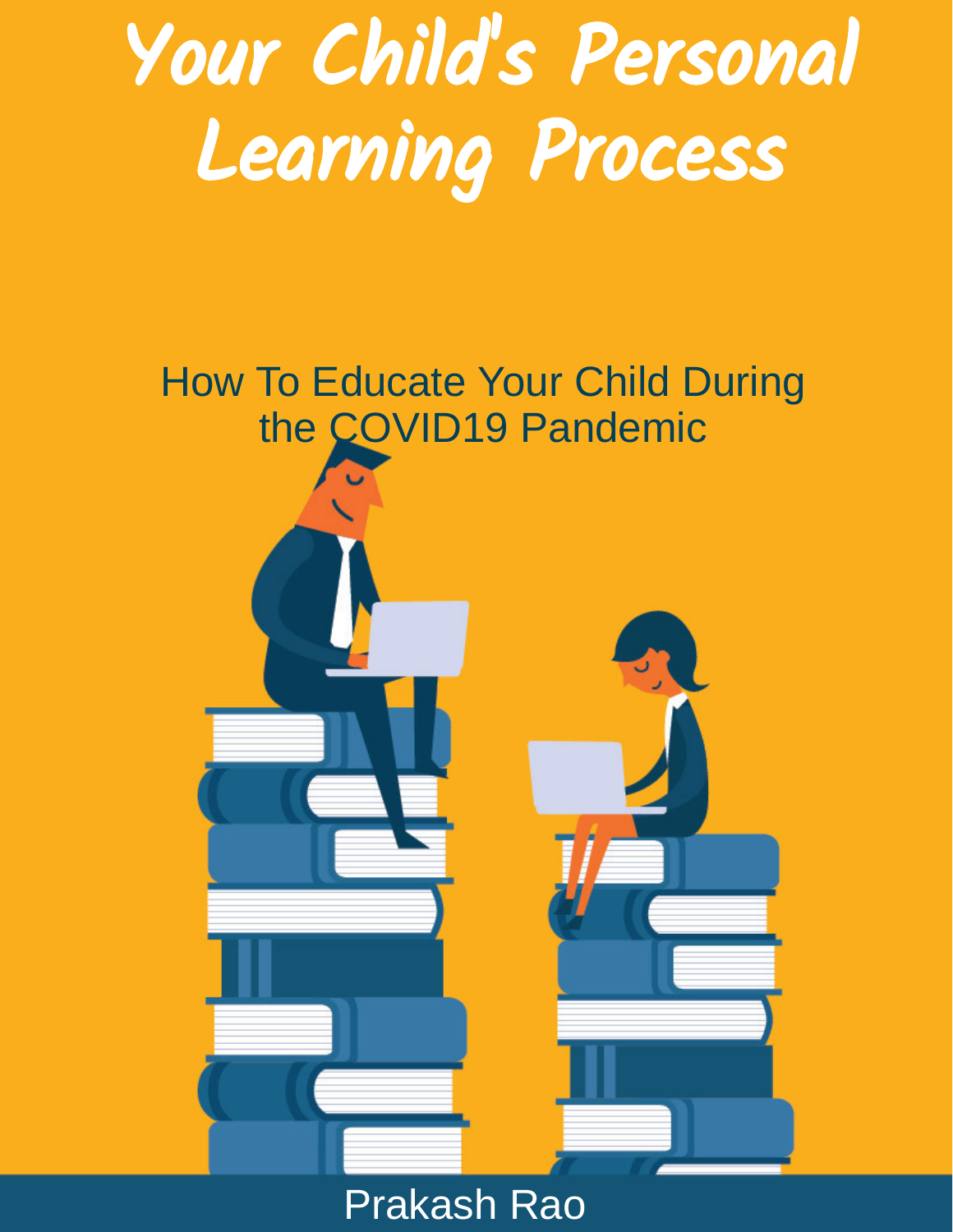## Turbo-charge Your Child's Education With a Personal Learning Process

### The Blatant Bribe

Let me motivate you to read this document all the way to the end with a blatant bribe: At the end of this document, I will show you a free technique you can start using today to turbo-charge your child's (or your) learning.

What is the point of this document? There is a problem which has been aggravated by the COVID19 pandemic – students don't learn too well on their own, and parents are not exactly situated to help them. If you have spent the last few months homeschooling your child – and not too successfully – you know exactly what I mean. I offer a solution. Interested? Read on.

### The New Normal

Many years ago, there was a public service message for parents which went "It's 10 pm. Do you know where your kids are?" It was used on American television from the late 1960s through the late 1980s. I grew up in India, but I remember hearing these and making fun of them with our own versions of the message. For example, we had one for forgetful people "It's 10 pm. Do you know where you are?" And another one for any stereotype of less intelligence –say for Big Moose from the Archie comic books – "It's 10 pm. Do you know what time it is?"

Levity aside, let us imagine I am looking into a crystal ball and see the future. Let us say that I see the fall of 2020 and I ask you a question: It's 10 am. Do you know where your kids are?" You may like to say, "At school" - indeed, you may WANT to say, "At school". Before this COVID19 lockdown, people used to say that you never truly appreciate teachers until it rains all day Saturday and now, thanks to the pandemic, every parent is at home every day with their kids and see what teachers do day in and day out. They genuinely appreciate teachers.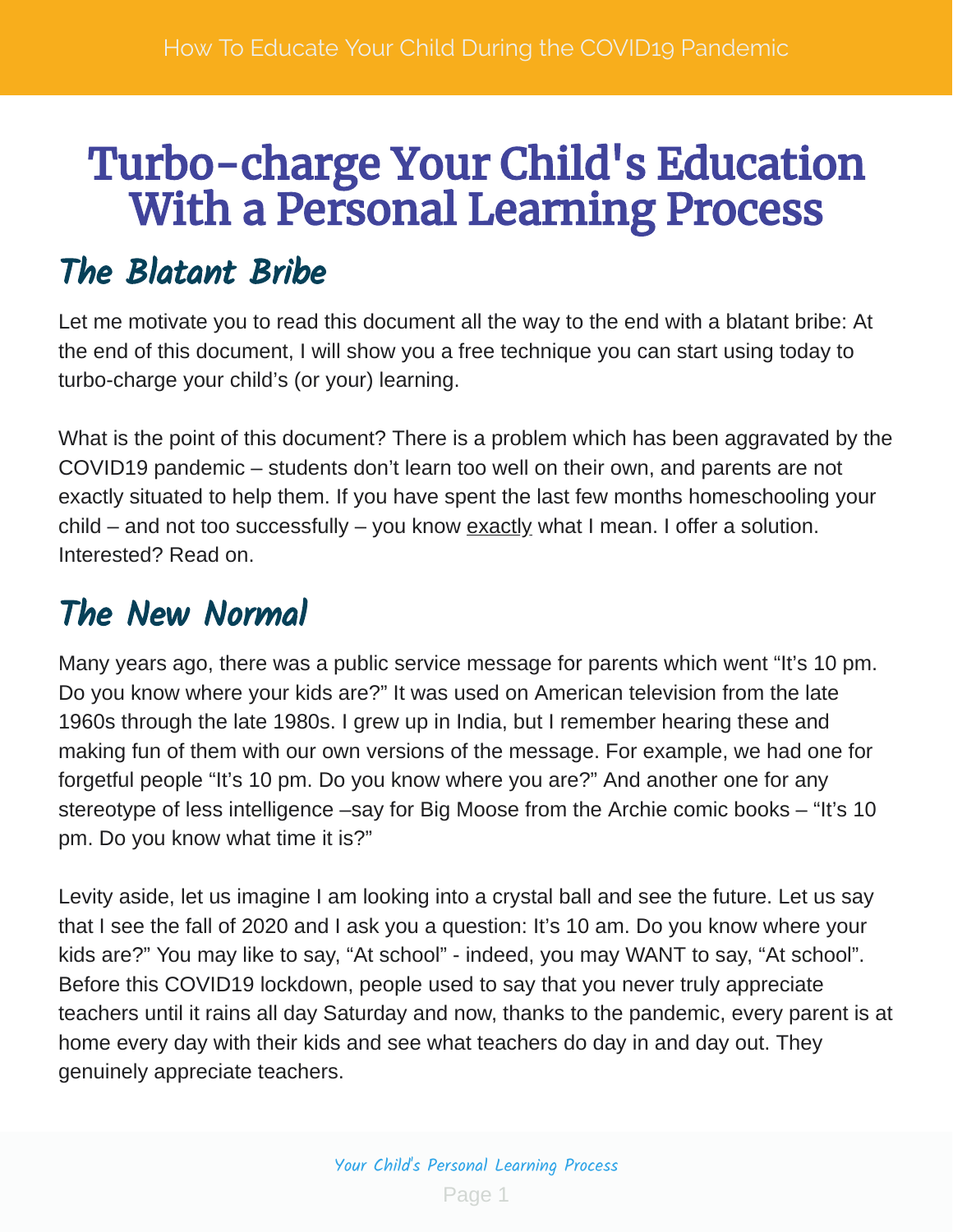Back to my question. As much as you would like to say, "At school" in answer to the question, "It's 10 am: do you know where your kids are", will it be so?

How will students go back to school? Schools have been upended across the country. The CDC has released a guide that gives options for staggered schedules, ongoing distance learning and models that combine both. School this year will be unlike any other.

With the novel coronavirus disease pandemic, and the long road to recovery ahead, some things will get back to some semblance of normalcy soon while others will take more time.

Let me start off with a bold prediction: **Education will not be the same again for the near** . future

I know. It is very easy to make a generic statement like this. So, let me get to specifics.

Whether or not we have a new wave of COVID19 cases in the fall, whether or not there's a vaccine to prevent infection and whether or not there's a drug to treat the infected people, schools, colleges and universities have to move cautiously for some time. No one wants to play Russian roulette with children's lives. Until last year, schools were more concerned with imparting knowledge, and making money but that is a different issue. Now, schools must also consider not only the health of the students but also whether they would be carrying the virus back home to more susceptible adults. And some of the teachers would also fall into the category of susceptible adults, so they would need to be protected, too.

Whether schools opt for distance learning or smaller class sizes or spaced out desks or alternate days for different batches of students, one thing is clear: students will have to step up.

What does this mean?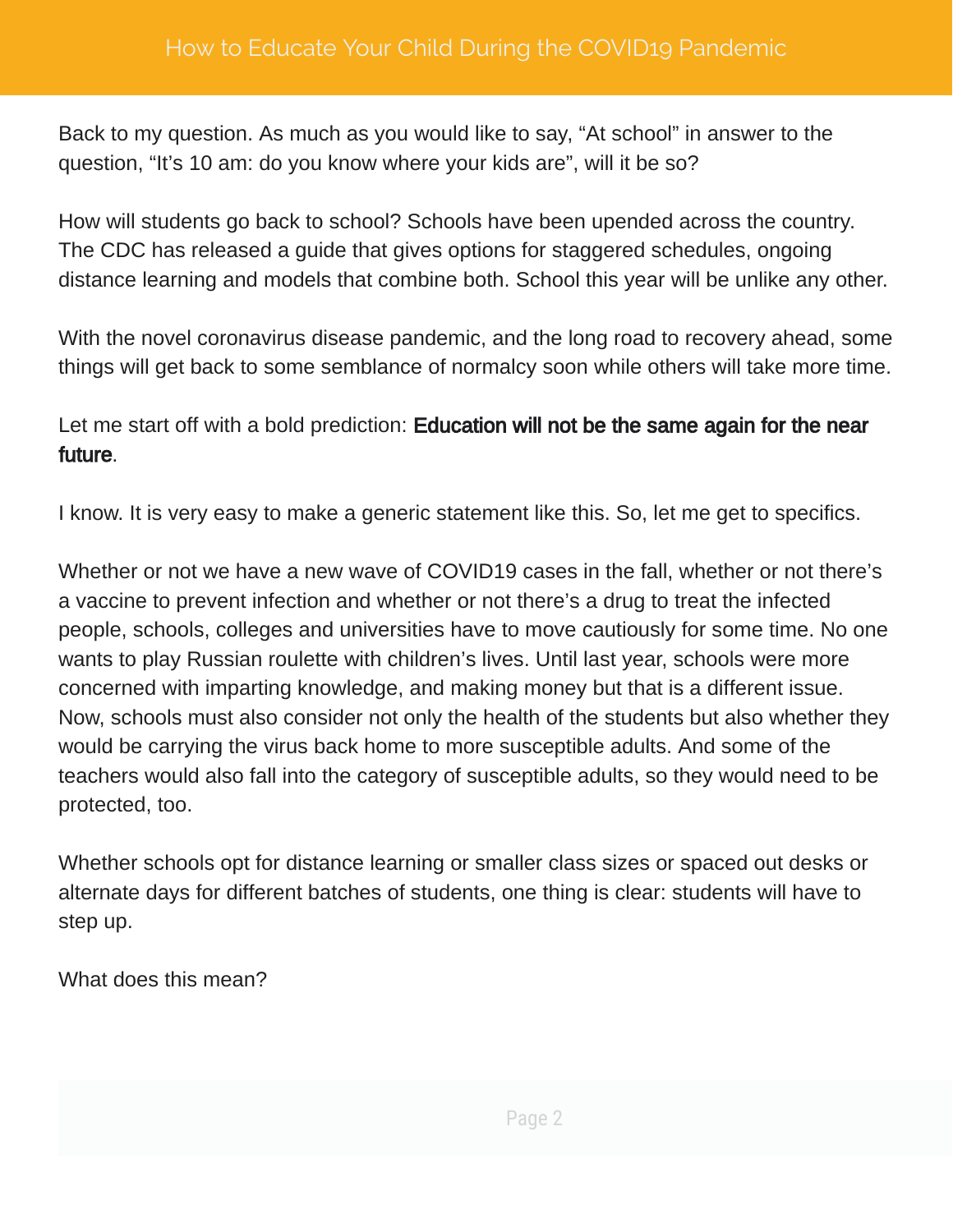### Stepping Up To The Plate

Students will have to take a more active role in education. They must reach out and take what the teachers are offering rather than merely wait for the teacher to hand it to them on a silver platter. These are difficult times for teachers, too: They are also working through systemic changes and don't have the bandwidth to focus on individual students.

So now students must learn to take a larger responsibility for their own education. That is a problem in and of itself. For every one person who wants to teach, there are thirty students who would do anything but learn. On top of this, you are now asking students to take on a bigger role in education? Doesn't seem possible does it?

Oh, by the way, the biggest problem is that many students do not know how to learn optimally.

They learn all right. If humans didn't learn, we wouldn't be where we are today with technology and creature comforts. What I'm talking about is that most students – indeed, most people – have not been formally taught to learn optimally. At best, they have been given generic processes to acquire information. And that's not enough.

### Personalized Learning

Each student has a unique brain, thinks differently and, therefore, learns differently. One size does not fit all. And without a formal optimal learning process, students just pick up bits and pieces in an inconsistent and haphazard manner. Some pick up bits and pieces better than others, but the problem remains.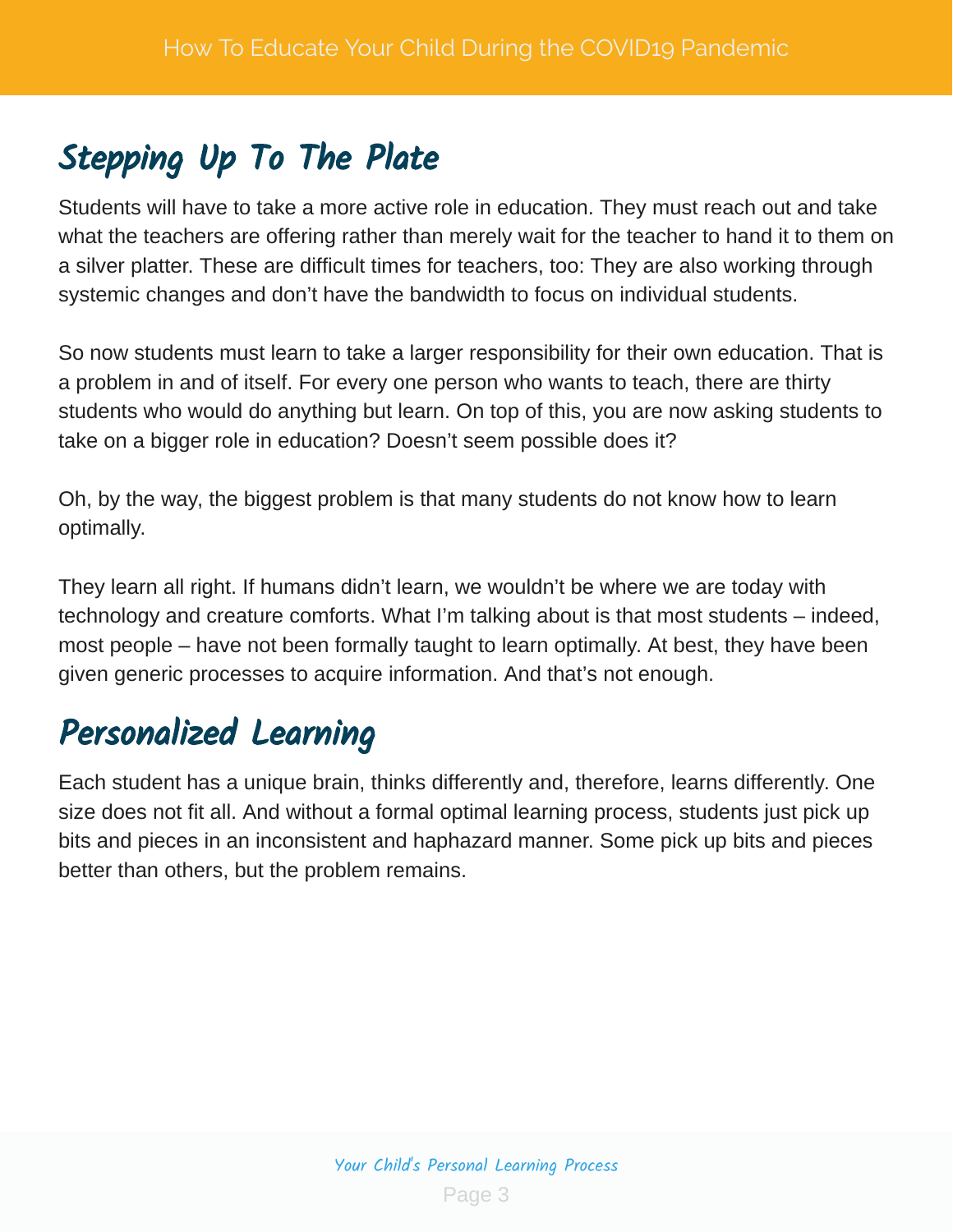### Change is Inevitable

And why change? What's wrong with status quo?

Until last year, status quo would have only left the students where they were. Now, status quo will actually push them backwards. It's not that they would physically move backwards in a moon dance, but if all their peers move forwards, they will be left behind. Far behind. And those who adopt new methodologies will have the early adopter's advantage. By the time the next wave adopts, early adopters are often way ahead of the game. Very simply, if students don't change or take positive action, it will show up in the results – in grades, in college acceptance, and in job placement. Success depends on their ability to change.

Eric Hoffer said, "In times of change, learners inherit the earth; while the learned find themselves beautifully equipped to deal with a world that no longer exists." The present time is definitely a time of change. Everyone needs to be a learner even to survive.

### A Game Played Seriously

So here is the secret: The purpose of education is to prepare the next generation for life. Life is what we make of it. When students are prepared for life, they should be given knowledge and skills they will need for the rest of their lives. Are they?

In the extended version of "Enter the Dragon", Bruce Lee explains his philosophy of fighting. He said, "A good fight should be like a good play but played seriously." The best way to balance things in life is to treat it as a game but play it seriously.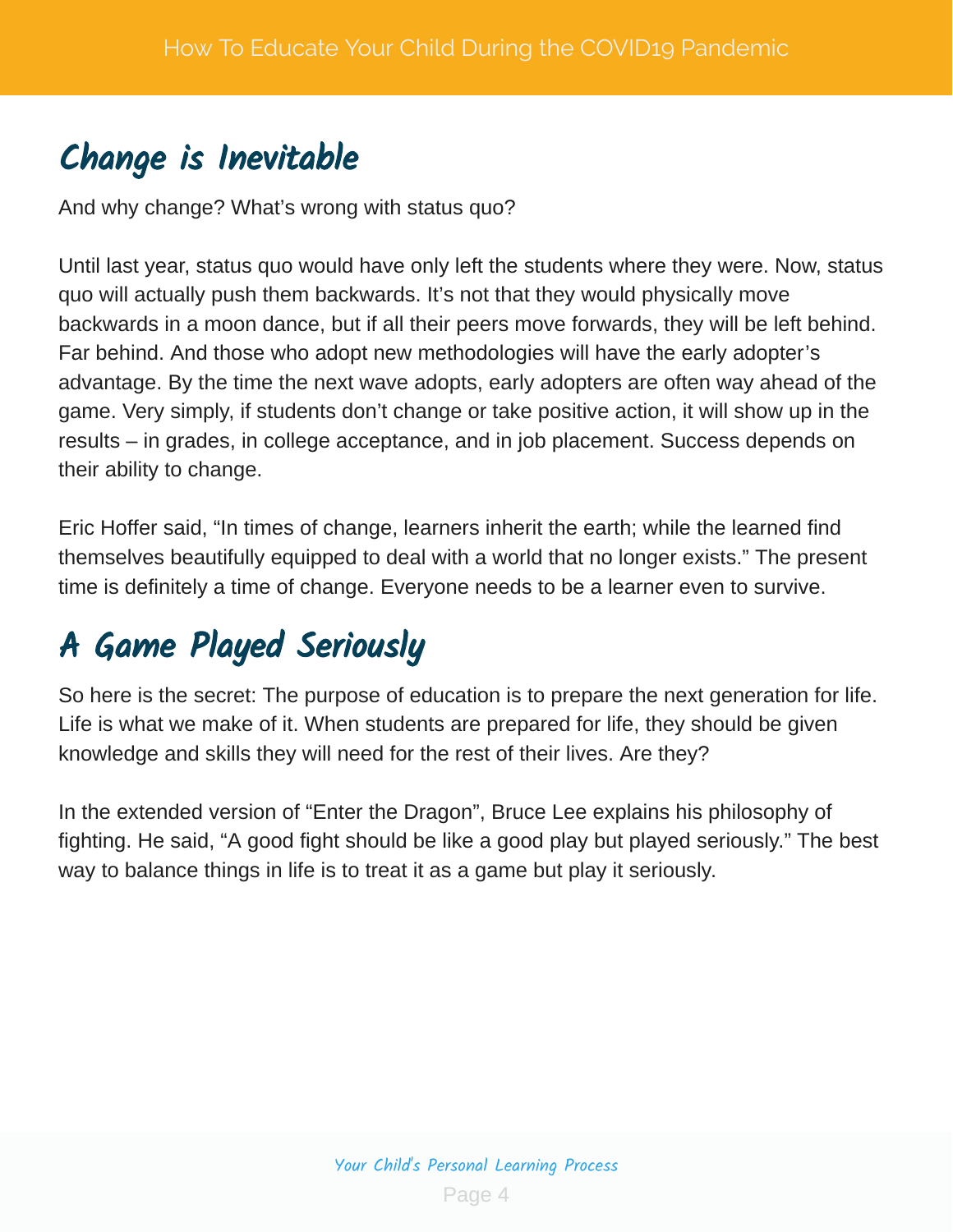When I worked at Instinet about 20 years ago, I was sent to a team building activity called "Gold of the Desert Kings." This was a themed experiential activity where about 20 of us were split into 5 teams and given the task of going across a vast and perilous desert, digging as much gold as we could and getting back to safety – all simulated, of course. You couldn't pay me to do this in real life. This activity was supposed to help us improve our teamwork, planning, preparing and executing. Some of the teams played just to survive but one team played to win. Here's where I discovered how people play games. When we play to have fun, we learn the rules of the game and play according to the rules. When we play to win, we learn nuances, tricks, winning strategies and tactics, and create a playbook for winning. We read the situation, pick the play and play what we pick.

Life is like that if you treat it as a game but play it seriously. Some people learn the rules, play by the rules and live a safe life. But others treat Life as a constant competition. Students compete against each other to get good grades, score high in standardized tests, get into great colleges and land the best jobs. Colleagues compete to land the best opportunities and climb the corporate ladder. We look for advantages. I have seen parents put their children into all possible classes and courses so that they can check a box in their college application and give them an edge.

We're always looking for an edge.

If everyone does the same thing, it becomes a tight competition. For example, at the 2008 Olympics, Michael Phelps won the Men's 100m butterfly event by 1/100<sup>th</sup> of a second. At the 2012 Olympics in London, Nathan Adrian won the Men's 100m event by the same  $1/100^{\text{th}}$  of a second. And at the 1984 Olympics, PT Usha of India missed out on a medal by 1/100<sup>th</sup> of a second.

My message is simple: To break out of a tight competition, you shouldn't do what everyone else is doing. You should break out with a clear advantage and leave others behind. In the context of learning, the clear advantage is a formal learning system optimized for every individual.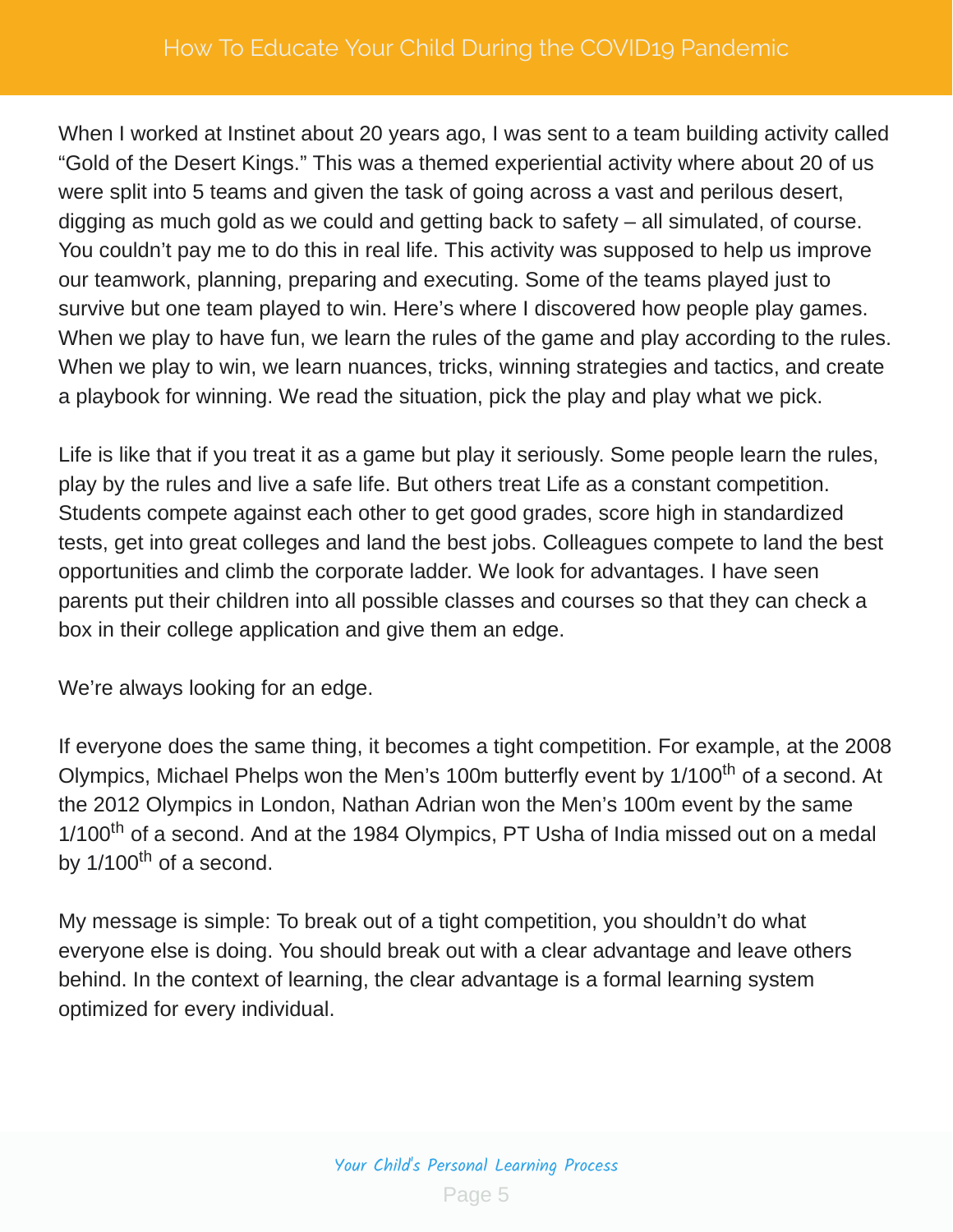### Education, Learning and Learning to Learn

Prior to the industrial revolution, formal education was limited to the elite. When industries recruited manual workers to work for them, the workers, previously artisans and farm laborers, didn't easily accept taking orders from a boss. Industries created "Factory Schools" to train future employees to be punctual, docile, sober, to sit in the same place for hours and to receive instruction from an authority figure.

At that time, teachers merely threw information at the students and expected them to catch it. Learning was achieved through rote memory, drills, tests, and punishment including humiliation (e.g. the Dunce Cap).

There were exceptions and pioneers, but it took a critical mass of innovators in the first half of the 20th century to make any significant changes to the education system.

Psychologists and educators such as Ivan Pavlov (modern behavior theory), B. F. Skinner (operant conditioning), Jerome Bruner (constructivism), Noam Chomsky (language acquisition), Lev Vygotsky (sociocultural cognition), and Benjamin Bloom (cognitivism) made significant strides in models and processes of acquisition and understanding of knowledge. They shifted the focus from teaching to learning.

While teachers today know how students learn and use that information to present their material such that many if not most students grasp the information, they do not identify individual learning skills and train the students in their use. At best, teachers give students many "generic" learning techniques that could improve the students' learning and study habits. Generic learning techniques do not work for all. One size does not fit everyone.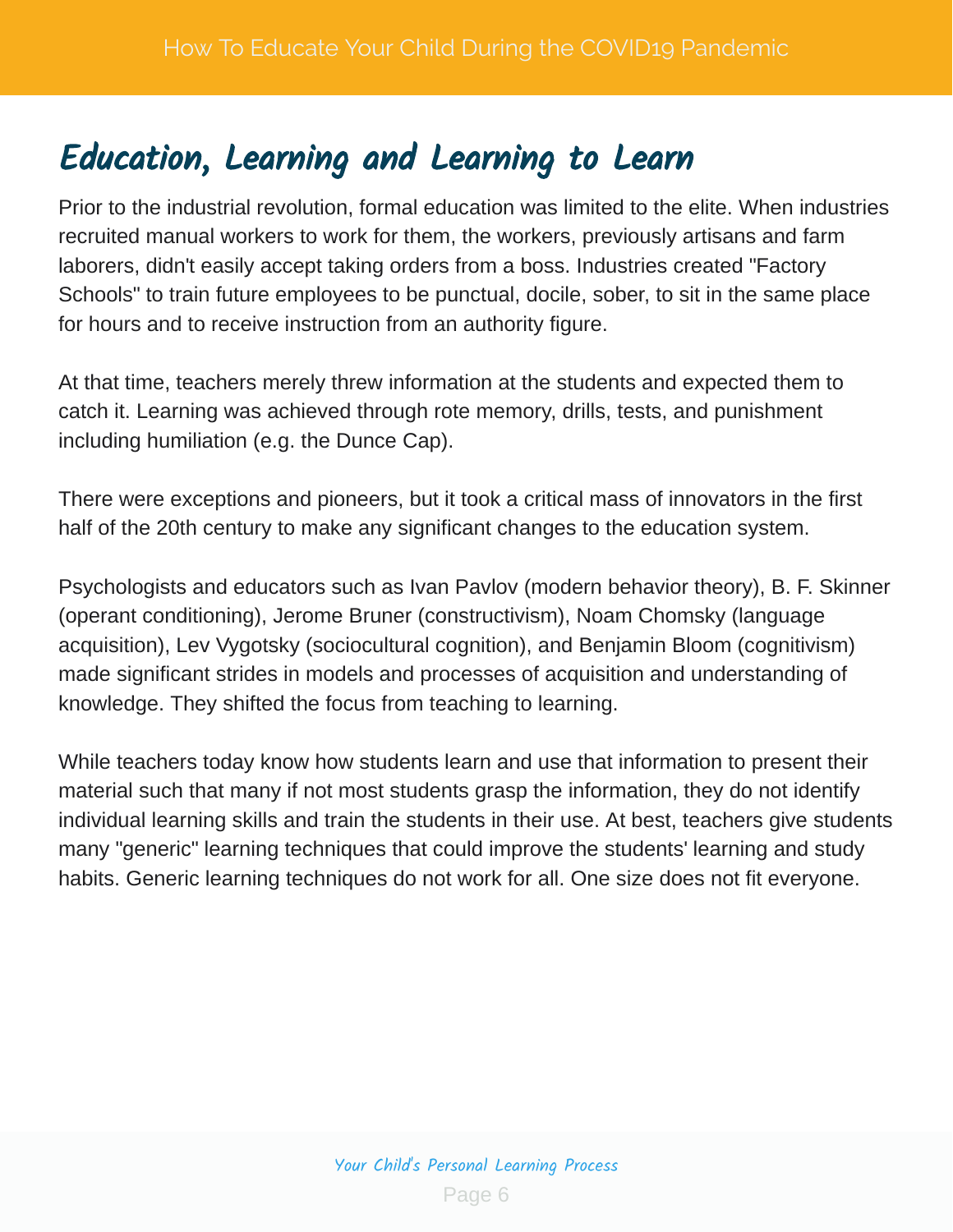How a student learns depends on many factors, including (but not limited to):

- learning style
- dominant sense
- personality type
- strengths
- weaknesses
- fears
- issues
- interests
- hobbies
- habits
- aptitude
- attitude
- emotion/mood

And if your child is a teen (or even a tween), good luck! Hormones play a very significant role in learning.

Very few teachers have the bandwidth to identify and train each student in the best way for that student to learn.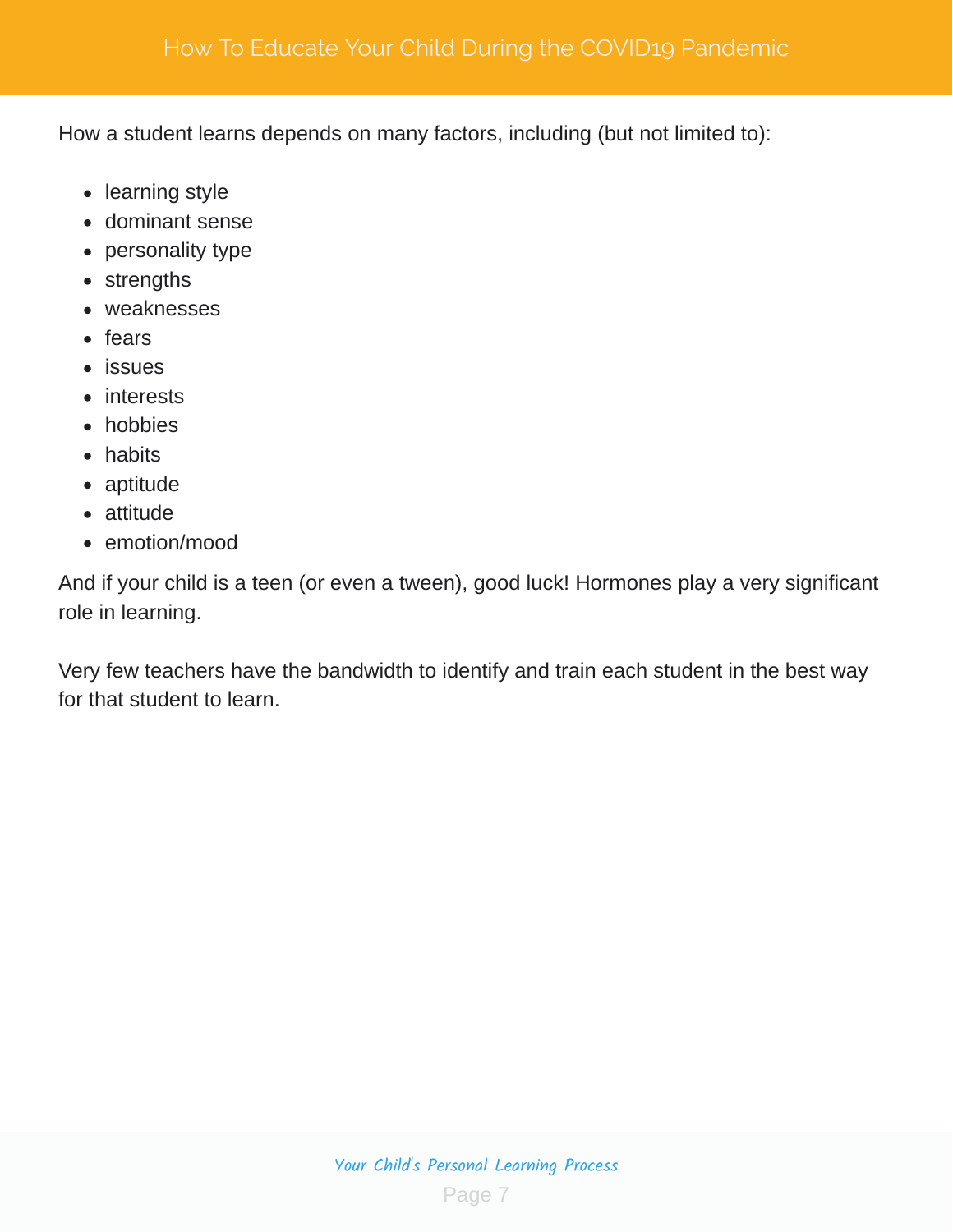### The 5-Step Process

So. Moving on to the bird's eye view.

What students need is a simple process that can be used consistently. The process I present below has 5 steps no matter what you are setting out to learn, whether it is a soft skill or hard skill, whether it is a fact or a concept, and however complex it is. This process was developed about 45 years ago. I have used it to learn many things and have also used it in all the courses I have taught. Indeed, it features in the first chapter of my book on time management, "Time Management for New Employees" (Packt Publishing, Birmingham, UK, 2015). The steps are:

1. Preparation.

Every boy scout knows that proper preparation prevents poor performance.

Preparation includes having the right purpose and right mindset, have all the materials you need at hand, being rested and relaxed, being motivated and mindful, setting the right ambiance and ergonomics. I love alliterations (they are very useful memory aids), so I use this alliteration for preparation – purpose, parts, peace, place and people (if you need to collaborate or get clarification).

Learning, in the short-term, is a chemical change in the brain. Thus, preparation also includes promoting the right chemicals in the brain in order to effect this change, including dietary such as proteins, probiotics, omega-3 fats, spices and chocolate (yes, chocolate), behavioral such as sleep, exercise, sunlight, meditation and music, and proper nutritional supplements such as Vitamin B12, Vitamin D, Zinc, Magnesium and Iron.

### 2. Participation.

This is the step when you take in all the information through your senses. The word implies an active role – I can't think of a situation where you can participate in a passive manner. It's as bad as saying "Let me play passive soccer with you. I'll just lie there and you play around me."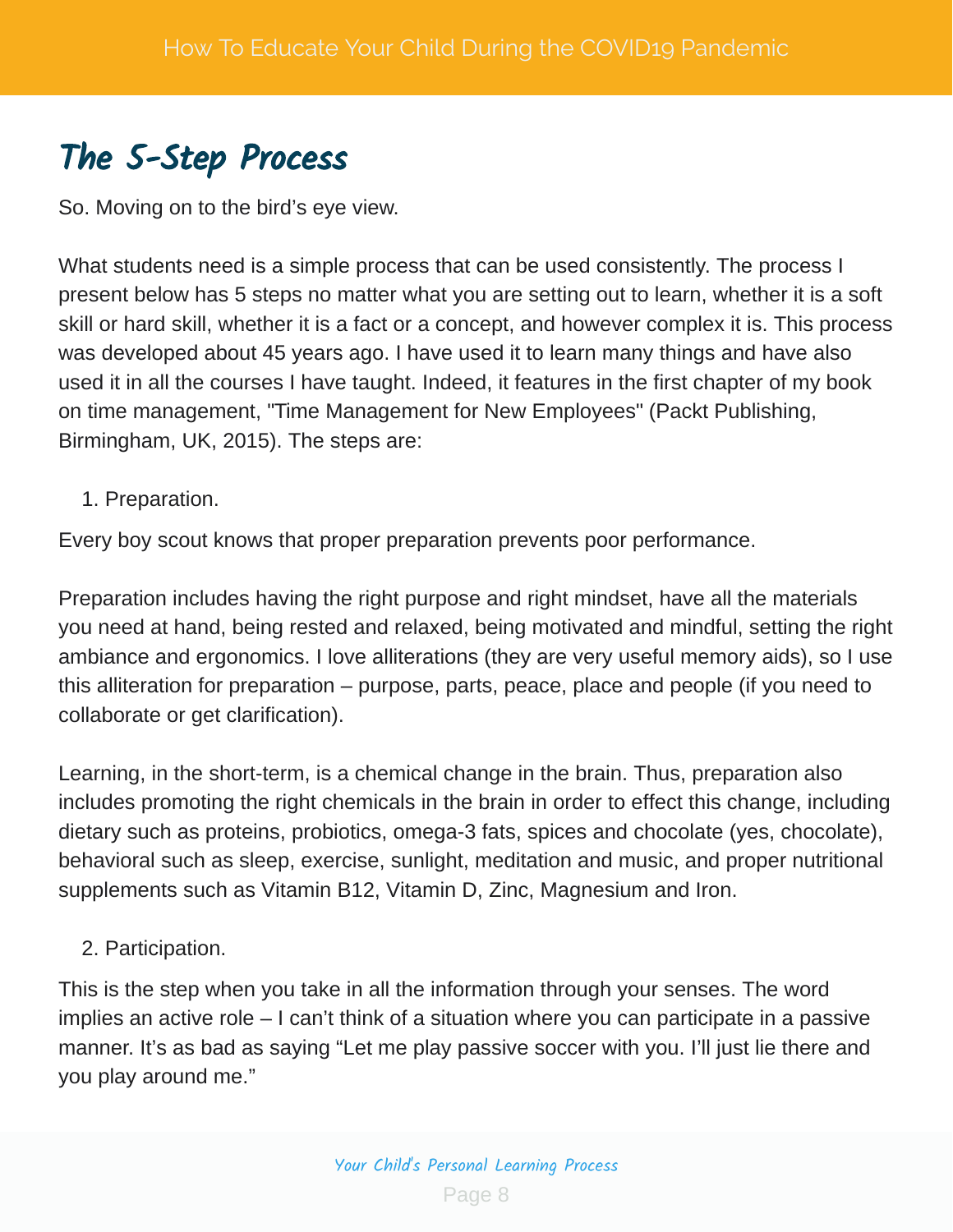So, the active role in taking in information through your senses includes the difference between seeing and observing, between hearing and listening: paying attention and finding meaning. This is the core element of the 5-step process. Different people take in the same sensory input but pick up different details. It depends on the dominant sense, the learning style, the personality and temperament, and strengths and weaknesses. It also depends on techniques such as chunking, spacing, interleaving, pomodoro technique, etc.

I have seen the following words in a poster on a teacher's wall:

Tell me and I will forget. Show me and I may remember. Involve me and I will understand.

What involves everyone? What captivates and captures attention such that learning is almost automatic? There are 4 general attention grabbers:

### a. Stories

Never underestimate the power of a story. Aesop's Fables have been used to instruct children in values and morals for millennia. Plato's Dialogues show that Socrates used this technique to teach philosophy. The Bible and other religious texts contain many stories that communicate certain truths about the religion gently and subtly. Bruce Barton, American marketing legend, set out all his marketing messages as parables. Shakespeare said that a picture is worth a thousand words. This is true of static pictures that only require words of static description. However, words that tell a story paint dynamic pictures in the mind. These require action words and dynamic descriptions. Such stories are often worth a thousand pictures.

#### a. Games

How did you learn as a child and toddler? How do children in pre-school, kindergarten and Montessori schools learn? Games are an essential part of early learning but are largely ignored in later education.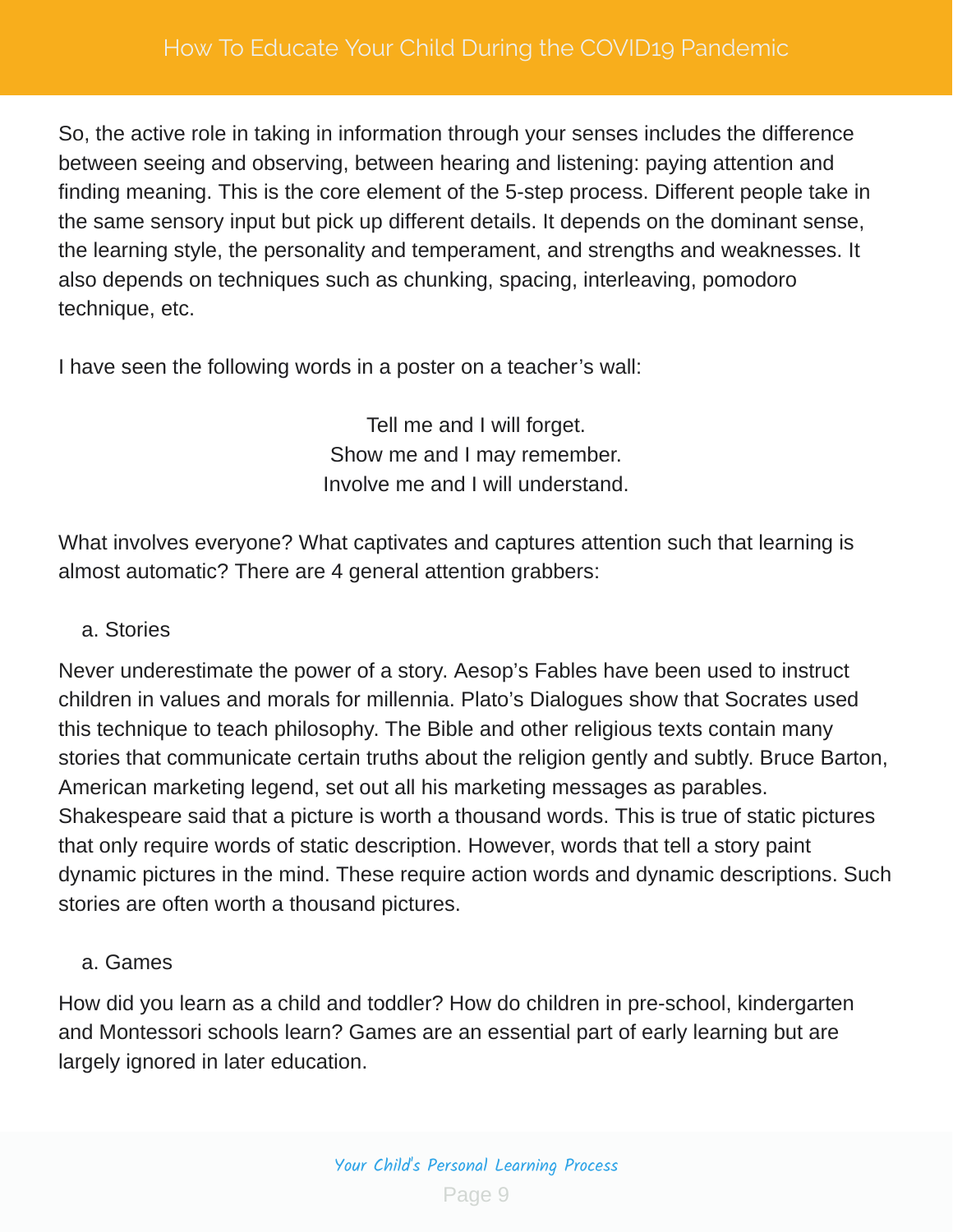#### a. Challenges

The human cannot resist challenges, more so when some rewards are promised to the winner.

#### a. Arguments

It is said that you learn best when you teach someone else or when you defend a position or point of view.

Other than use of these four attention grabbers, participation includes speed reading, memorization techniques, note taking using mind maps and fishbone diagrams, layering knowledge through levels of detail, and recall techniques supported with flash cards.

If participation is done well, everything else will follow smoothly.

### 3. Processing.

People who understand neuroscience and how the brain works will tell you that short-term memory is a chemical change, and long-term memory comes from structural and functional changes.

Merely absorbing the information leads to short-term memory or shallow learning. Processing creates the structural and functional changes needed for long-term memory or deep learning.

I think of processing as aligning the information with your body, your head and your heart. You need passion and emotion to bring everything together. You align what you're thinking and feeling with what you're doing. This causes the structural changes in the brain that makes the knowledge permanent.

Benjamin Bloom is a very prominent figure in modern education theory. His Taxonomy of Cognitive Learning was written in 1956 but is still used in schools today. He worked on three domains of human development – affective (emotional), psychomotor (physical) and cognitive (mental). The Taxonomy defines six stages of understanding: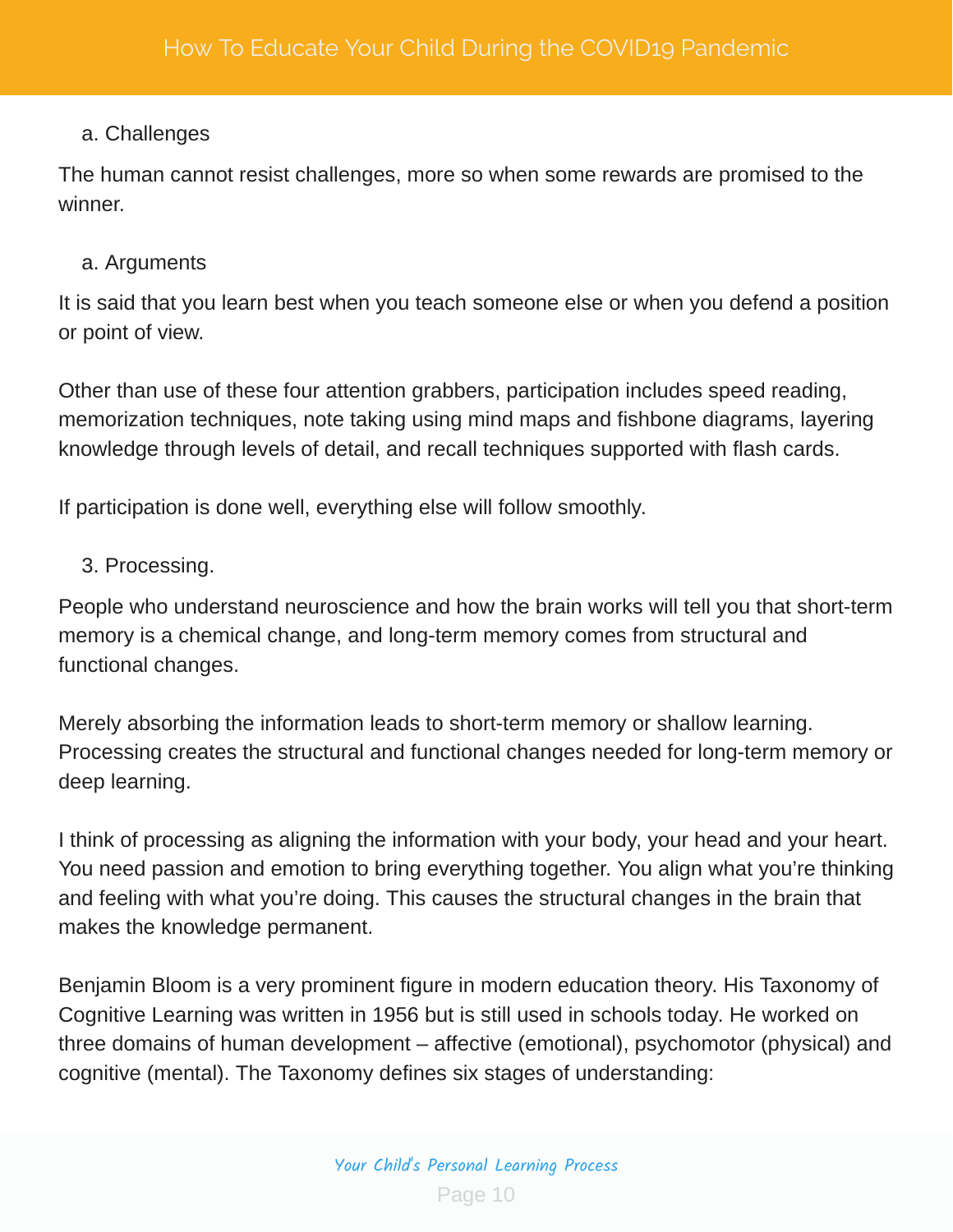- Remembering, wherein the student merely memorizes the concepts without really understanding.
- Paraphrasing, wherein by stating the concept in his/her own words, the student begins to understand the concept.
- Applying, wherein the student puts the concept to practical use and relates it to real world context.
- Analysis, wherein the student breaks down the concept into constituent parts, makes inferences and finds generalizations.
- Evaluation, wherein the student judges the value of the materials, critiques, supports and reframes the knowledge.
- Synthesis, wherein the student combines the concept with prior knowledge and skills to rearrange, adapt, formulate and create extensions to the concept.

The first two (or three) stages come under participation (acquisition of knowledge). The latter stages come under processing (transformation of knowledge) to make the knowledge permanent.

4. Padding.

We all have different experiences, and relate differently to the same information. A friend of mine stated it very succinctly, "We don't see things as they are; we see things as we are." Therefore, even with the foregoing steps and learning, students will have gaps in their understanding according to their experiences. Prerequisite knowledge forms the basis or platform of understanding upon which new concepts can be built.

After the presentation phase, it is useful to explore how well a student has understood the concept, to identify gaps in understanding, and pad the gaps to complete the picture. Padding is the process where the gaps in understanding are closed.

5. Propping.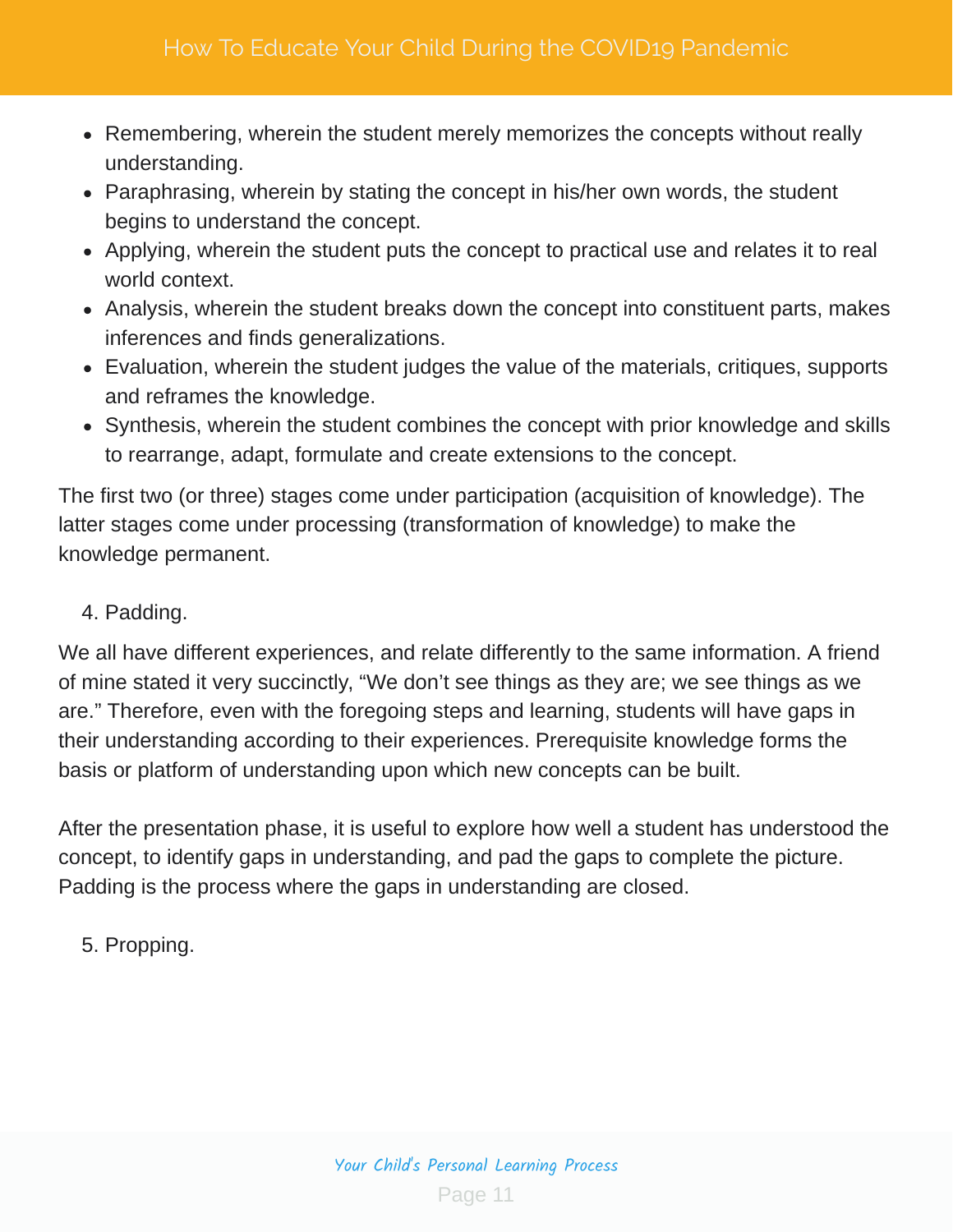When a young tree is transplanted, stakes are driven into the ground next to the tree and lines are securely tied from the stakes to the tree. These stakes remain in place until the tree takes root and can stand on its own. Similarly, new concepts are anchored to existing concepts with links such that the power of association holds the new concept in place until it takes root.

Association is an immensely powerful way to learn new concepts. Mind maps can be used to form associations and anchor the new information to a bedrock of existing knowledge.

### Customizing the 5-Step Process

The basic 5-Step Process above is not tied to any particular learning style, personality type or any of the other factors that make up an individual's learning skills. However, the process above can be extended to include individual traits. For example, step 1 (Preparation) includes gathering the people the student needs. This may be for collaboration for individuals whose learning style includes social or whose personality type includes extrovert but not for individuals whose dominant learning style is solitary or whose personality type includes introvert. Likewise, step 2 (Participation) can be customized to acquire knowledge through the student's dominant sense (visual, auditory, kinesthetic) or use the student's abilities to a) write a poem or song about the concept being learnt, b) draw an image that represents the concept, c) create a group activity that reinforces the concept, etc.

I believe that students coached in learning techniques can perform at a level 2 sigma above their baseline. What this means is that students would either be two letter grades above where they used to be or be at the same level with less effort (for the already high achieving students).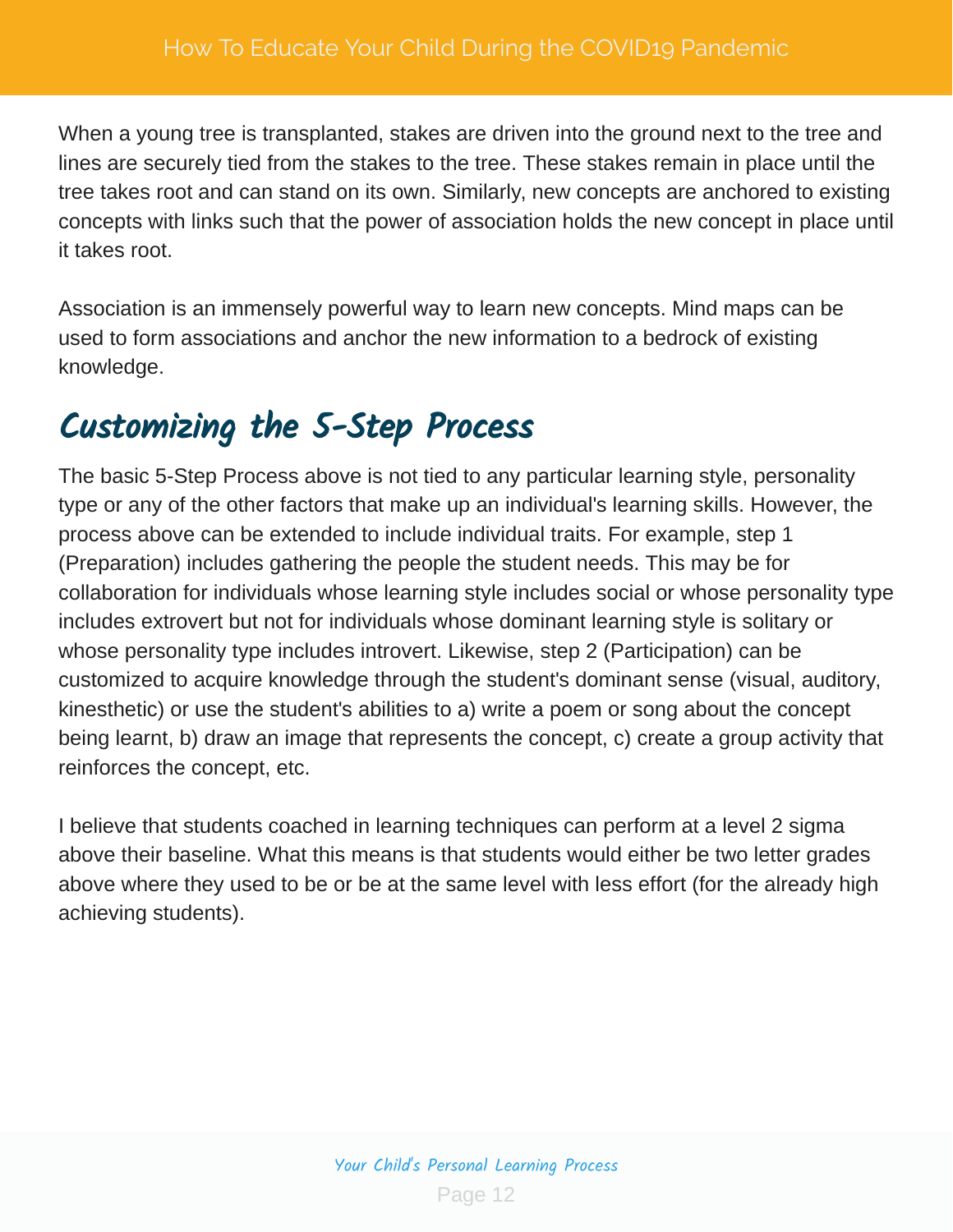### Easy Techniques

I promised to show you a full technique that you can start using today. I'll give you more than one. I'll give you a couple of generic techniques that do not depend on your individual learning style or personality trait or strengths. One of these techniques is commonly used, and the other is not so common but very powerful.

The first technique is called the Pomodoro technique. Many students sit down for a long study session. They sit for hours. Research shows that the human attention span has now dropped to about 8 minutes. Only 8 minutes! And research also shows us that we only remember what happened in the first 8-10 minutes of a study session and the last 8-10 minutes. So, when students sit for hours, they are only effective for about 20 minutes. The best use of time, then, is to take advantage of this research.

If one studies for about 25 minutes at one sitting, spends 5 minutes in a "brain dump" activity to recollect and put down on paper what was absorbed in the effective time, and spends another 5 minutes stretching, walking about and maybe a bio break, the time is most efficiently spent. This 35 minute cycle could be repeated several times.

So, if your child sat down for 3 hours to study, he/she would only use 20 minutes or so of that time effectively. But with the pomodoro technique, the same 3 hours could be broken up into 5 35-minute cycles which would yield 100 minutes of effective learning. 5 times the efficacy.

The second technique is humor. Edward deBono showed that lateral thinking, creativity, insight restructuring, and humor are related. They all involve parallel tracks of thought that converge. The mind is a pattern making and pattern matching system. The brain uses lateral thinking to create patterns, and the habit of creating patterns promotes creativity. Humor exercises lateral thinking because what we laugh at is incongruity and surprise. Laughter also promotes endorphins release, a useful brain chemical for promoting learning. Laughter is also a good context backdrop for context-driven recall, one of the many memorization and recall techniques.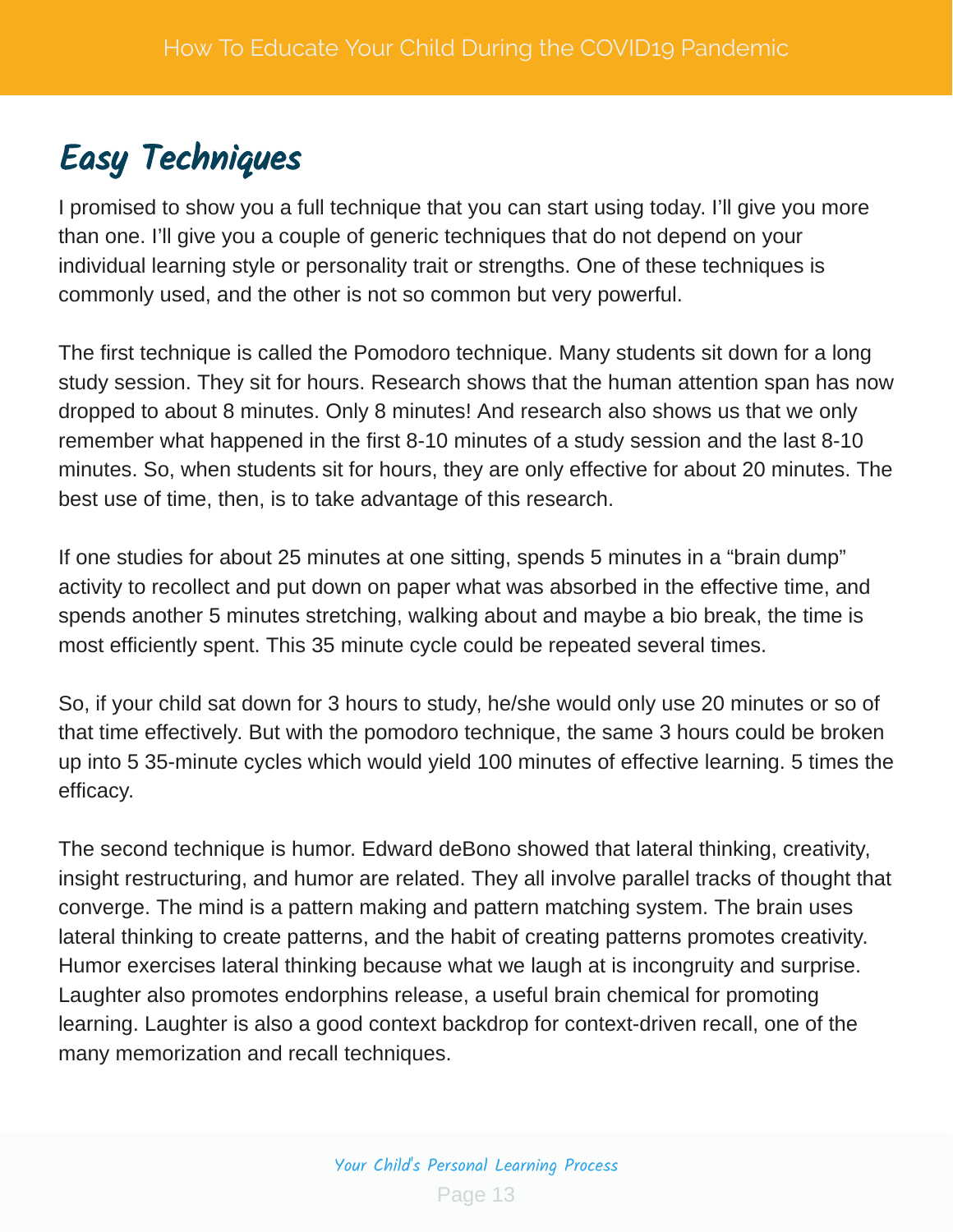Laughter also helps the student feel comfortable, ease tension and be open to learning. It promotes positive feelings such as optimism and enthusiasm and creates a "can do" attitude. Brain scans show high levels of activity in multiple areas of the brain. Humor activates the brain's dopamine reward system stimulating goal-oriented motivation and long-term memory. It is difficult to tune out when one is having fun, so humor grabs and sustains attention. Humor also develops divergent thinking, a process that explores multiple solutions in order to find the most suitable one. And, finally, humor makes the matter memorable. So, it shouldn't come as a surprise especially to those who know me well that I enthusiastically promote humor as an effective tool for learning. There's no dearth of education related jokes. Here a few:

- Did you know George W. Bush is supposed to have accused mathematicians and computer scientists of misusing classroom authority to promote Democratic agenda because, he said, they all teach "Al Gore"-ithms but no one teaches "George Bush" ithms?
- Another mathematical joke the teacher asks Johnny what's 3 minus 5? Johnny says "minus 17". Teacher says "no, Johnny, it is minus 2" and Johnny says, "I'm right too, because you cannot prove a negative."

Plato said, "Do not train children by force and harshness, but direct them to it by what amuses their minds, so that you may be better able to discover with accuracy the peculiar bent of the genius of each." Humor, however lame, is far better than even the hint of harshness and force. How about a limerick to remember a concept?

There once was a star so immense It became incredibly dense Then collapsed at a great rate To a terrible fate And has been a black hole ever sense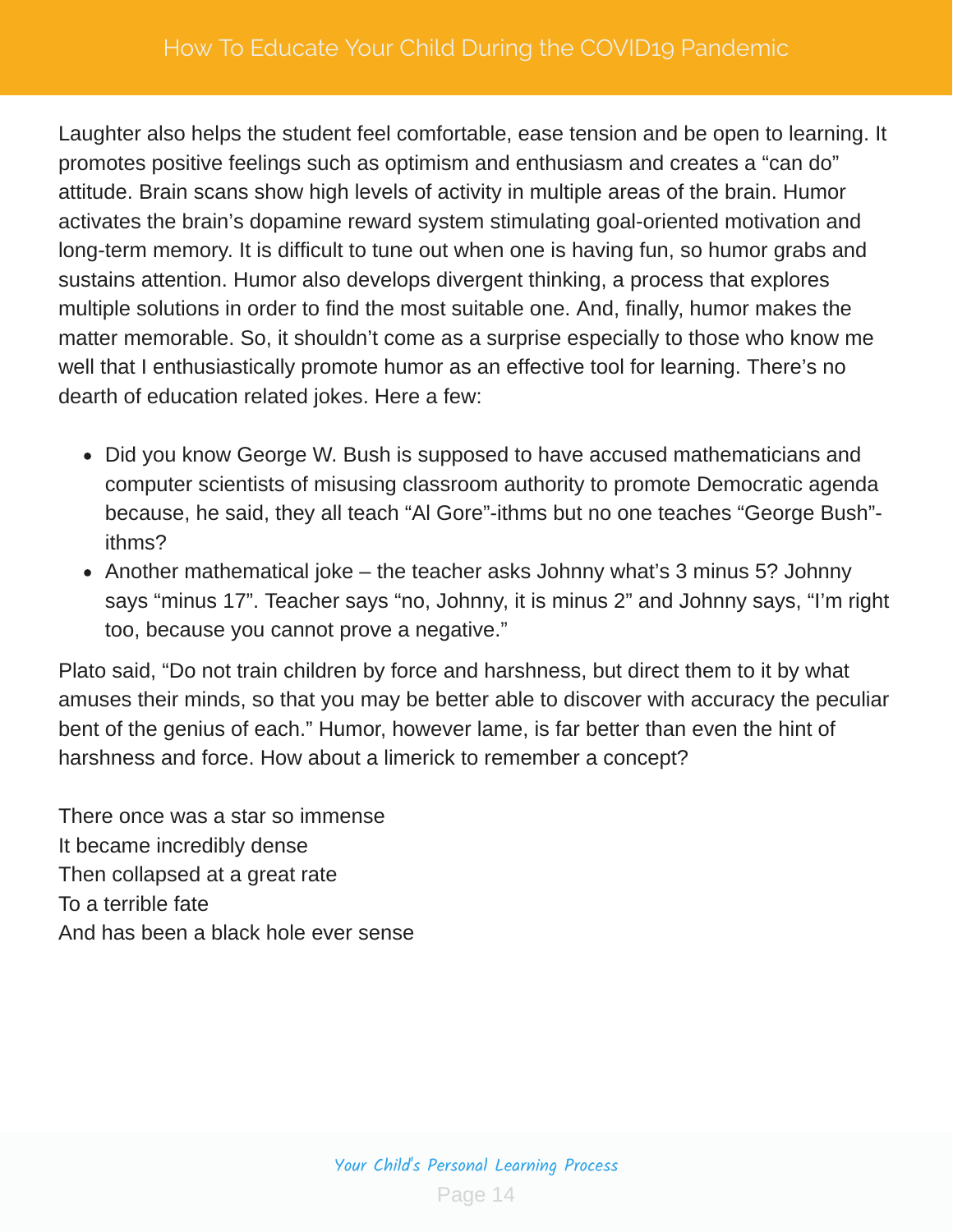### The Turbolearner Advantage

Having described the situation, stated the problem and explained what could be done to help children learn during this COVID19 pandemic, allow me to showcase Turbolearner's Learn to Learn system.

I can identify your child's learning factors, build a unique learning process by customizing the 5-Step Process, enhance it by pulling together relevant techniques from my repertoire of over 100 learning techniques, coach your child in this personal learning process, add accelerators and boost your child's learning skills.

To be fair, mine is not the only solution in town. There are many "Learn to Learn" courses available in the market. Most of these courses just package generic techniques which work for some students but not for others. There are a few programs that are customized to individual students. My Learn to Learn program is not just customized: it is optimized for every student. I evaluate the student and try to understand all the factors that affect how the student learns. With this information, I put together a Personal Learning Process and coach the student in its use.

Also, there is a difference between a YouTube video, a self-study program, a course and a coaching program. The YouTube video does not provide feedback, nor does a self-study program. A course is a one-time delivery of information where the responsibility of the result lies solely in the student. A coaching program delivers knowledge and the responsibility of the result is shared between the coach and the student. My Learn to Learn program is a coaching program. I take my share of responsibility for the student's results.

With the internet, there is no dearth of information. There is no lack of theory. But there is a huge lack of implementation and a lack of results. Information is easy to put out there: Just slap a few passages together from an internet search and you're done. Knowledge is more difficult to put out there. Knowledge is predicated on understanding and experience. I offer knowledge and results.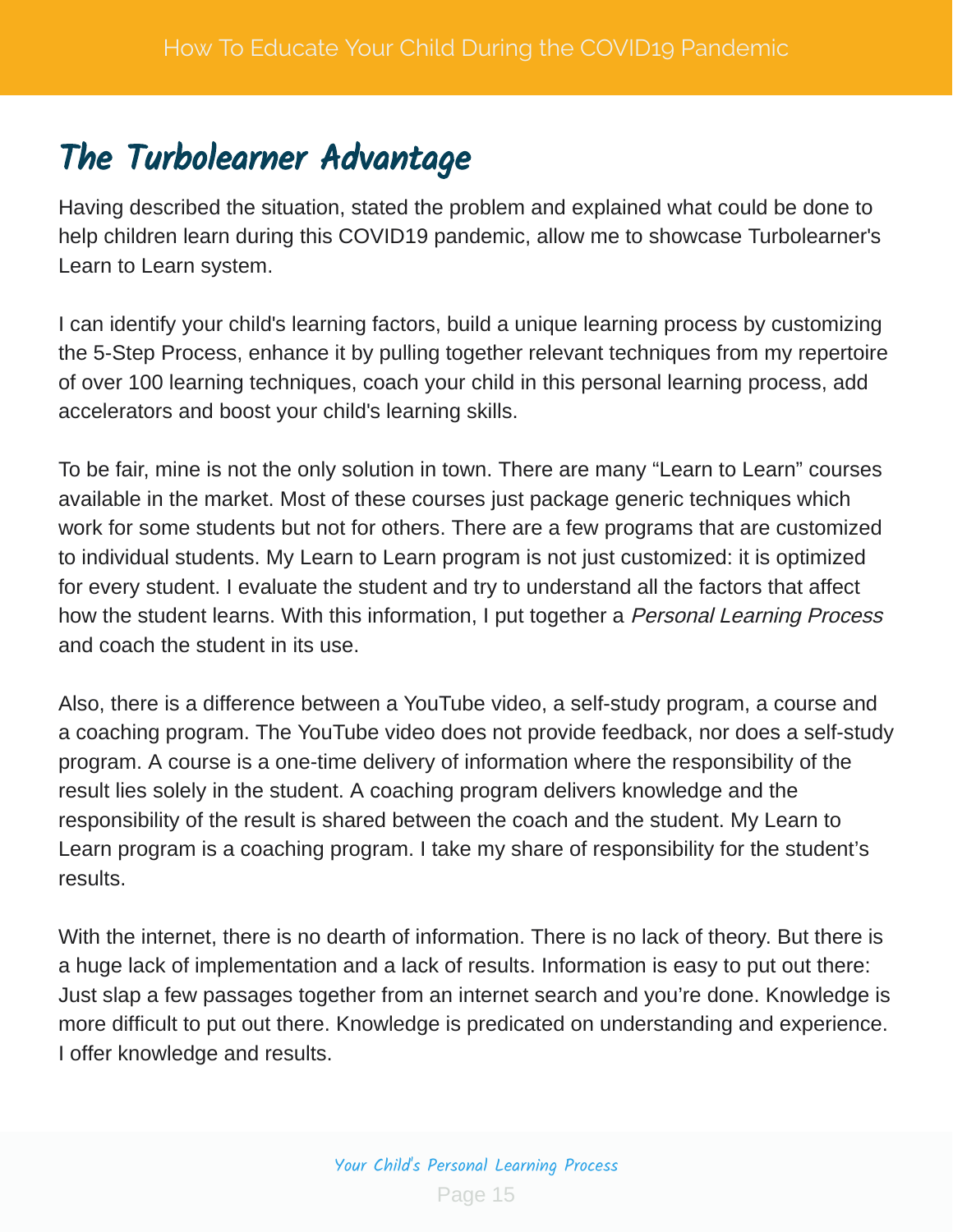And one more thing: I offer *transformation*, not mere information or knowledge. What every parent wants for their child is success. In the context of success, visions, dreams, goals, objectives, plans and strategies do not matter – only results matter. Results come from actions. I work with my mentees to influence their attitude, behavior, habits and actions. I do not guarantee results – you can take a horse to the water but you can't make it drink! I do promise that I will do my part in influencing the mentee. The rest is up to him/her.

In the rest of this document, I hope to give you a bird's eye view of my Learn to Learn coaching program, give you a full technique that you can use to learn TODAY, give examples of how different people learn and show why a fully customized learning system is valuable, and go over what I exactly I will do for your child.

### History of Turbolearner

I call it MY Learn to Learn program but it was actually created by my mother, Dr. Indira Seshagiri Rao, the founder and first principal of Sri Vidya School in Hyderabad. This methodology was the central theme in her PhD thesis and also won her the prestigious Commonwealth Association for Science, Technology and Mathematics Educators (CASTME) Award in 1984. And while she was working on the methodology, yours truly was the unwitting guinea pig. Later, as a teen, I was her scribe. She would write her papers and I would copy edit for her. I didn't quite understand the concepts then but knew how to apply the techniques. Now, almost 40 years later, I am quite an expert in her methodology. I applied her techniques through school, one bachelor's and two master's degrees, and several certifications.

A word about my mother's philosophy in developing the methodology. It is a metaphor she constantly used. Imagine a farmer standing in the middle of a field and scattering seeds. Some of the seeds would fall on good soil, some on rocks, some on barren land and some just borne away by the wind or water. Very few seeds would grow to good crop. On the other hand, if the farmer prepared the soil and planted the seeds in an orderly manner, most of the seeds would yield a good harvest. The farmer represents the teacher, the seeds the knowledge that the farmer is disseminating, and the soil the students.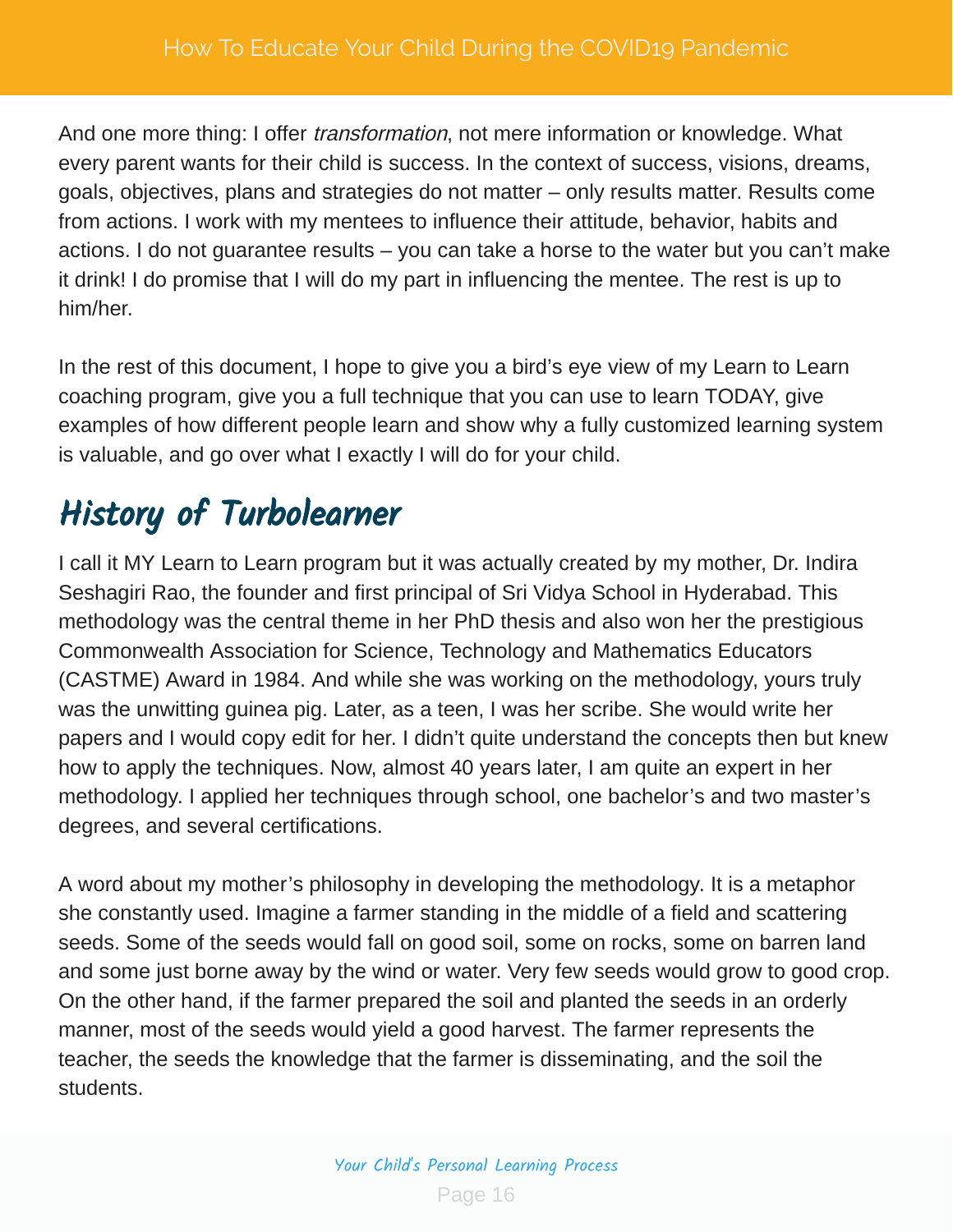Learning, she said, is best achieved as a partnership between the teacher and the student, and this can only happen if the student is prepared to learn just as the teacher is trained and prepared to teach.

From about 2005 through 2014, my mother stayed here in the US with me and we worked on upgrades to her methodology by bringing in elements from Neurolinguistic programming, accelerated learning, speed reading, and lateral thinking. Unfortunately, she fell ill in 2013 and passed away in 2017 before she could launch it. So I launched it in her honor towards the end of 2018, and here we are.

What is my role in this? Although my mother was the subject matter expert in education, I took her work and applied my engineering training to it. As you may know, the field of Neuro Linguistic Programing or NLP was the product of the collaboration between a Professor of linguistics trained in psychology and a student of mathematics and computer science. Similarly, the current incarnation of this Learn to Learn methodology is the result of the combined efforts of a Ph.D. in Education and a software engineer. The 5-step process that I will describe shortly is a rigorous process with the flexibility of data driven alternate paths using a concept known in object-oriented programming as polymorphism. This is what makes the process easy to customize to individual students' capabilities, limitations, strengths, personality and style. This is why this Learn to Learn system is unique and powerful.

### The Turbolearner Process

What specifically will I do to help your child learn?

First, I will understand what makes your child unique. This includes knowing your child's strengths and weaknesses, learning style and personality traits, and achievements that your child is proud about. It also includes interests, hobbies and sports. I will use this information to determine which of the nearly 100 learning techniques and strategies I have collected will best suit your child.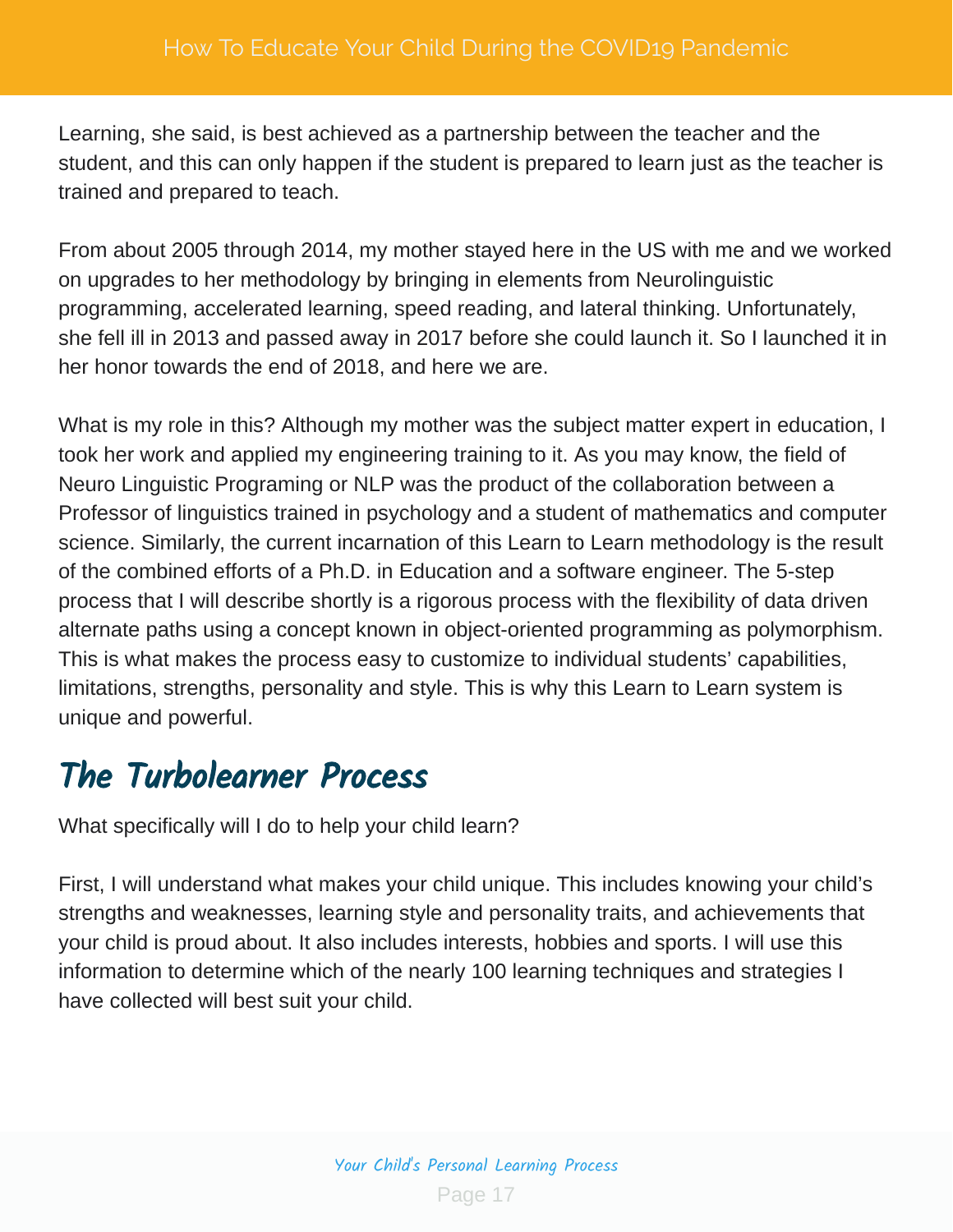Next, I will work to motivate your child to learn. Dale Carnegie suggested that the best way to get someone to do something is to make it their idea. Motivating tweens and teens ranks with herding cats in difficulty. But motivation is key to sustainable, predictable and controllable action. I will identify your child's short-term and long-term goals. This sets the WIIFM factor, the "What's In It For Me?" that motivates your child to take action. The goals set the vision, and action based on the vision creates results. The action must be based on the vision. A friend of mine noted: Vision without action is only a dream but action without vision is a nightmare. Hyrum Smith, founder of Franklin Quest which later became the famous Franklin Covey organization, advocated aligning actions to goals. I will work with your child to align goals and objectives to actions and results.

The third step dives into the learning techniques identified in step 1 above. I will not thrust all of the identified techniques down your child's throat at once but dole them out a few at a time until your child is adept in them. We will then evaluate how effective the techniques are for learning new materials.

The fourth activity involves incorporating these techniques in the 5-step curriculum – Preparation, Participation, Processing, Padding and Propping – and coaching your child in this personal learning process.

The fifth module includes speed reading. An average person should be able to read 4 words per second or 240 words per minute. However, this can happen only if the person continuously scans the words in a sentence, paragraph or page. Most people go back and forth, skimming over a few words and then backtracking. This brings down effective reading speed for the average individual to about 100 words per minute. The first task is to avoid the back and forth to bring your child's reading speed to at least 240 words a minute. Then, with techniques like diagonal scanning, I can double or even triple your child's reading speed. If your child had been spending 10 hours a week reading textbooks and study materials, imagine the time saved if that came down to 4 hours. Or even 2 hours. Or an hour. The time saved is a bonus.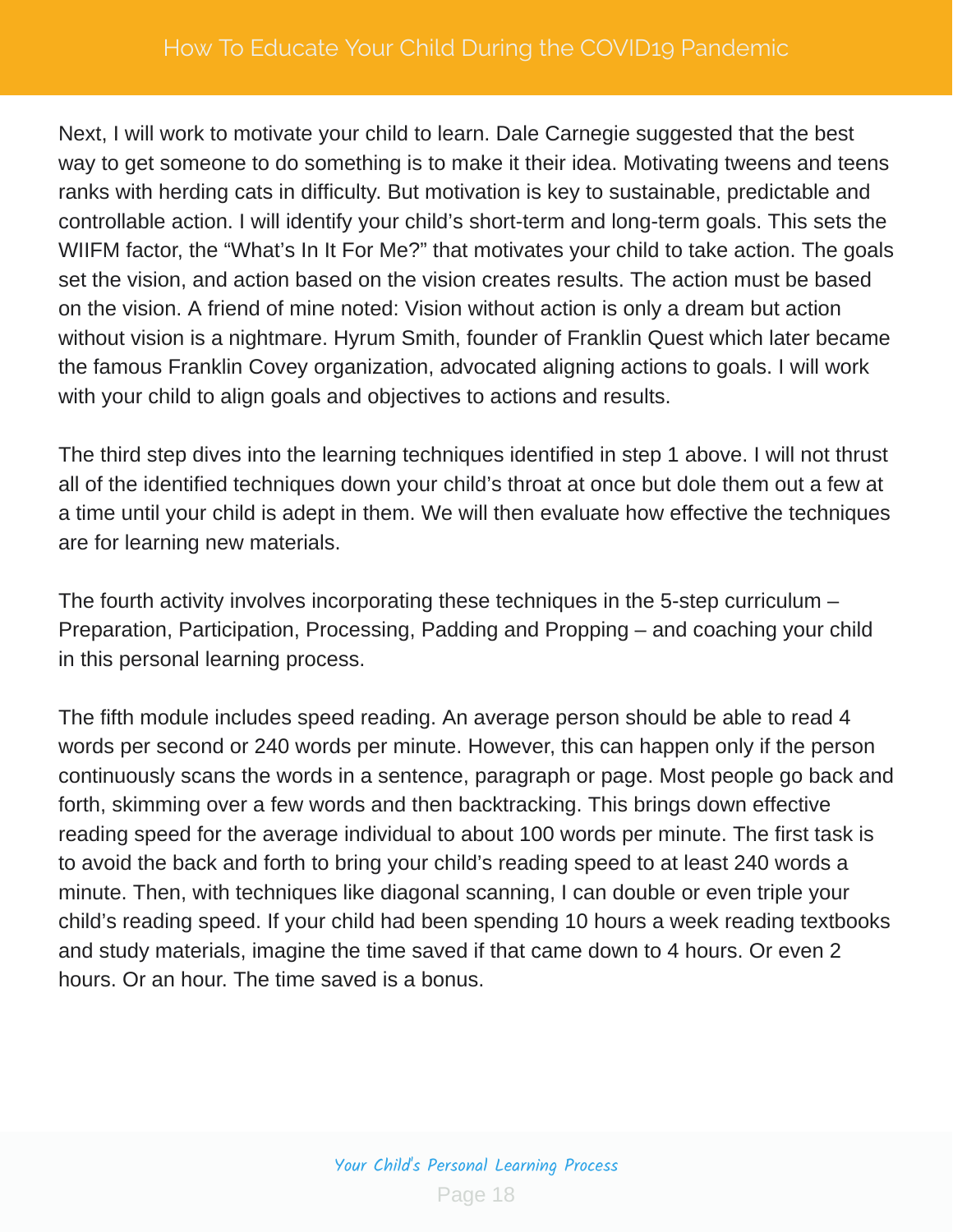The sixth unit includes note taking using Mind Maps and Fishbone Diagrams. Both these diagrams offer a succinct, pictorial way of capturing information. In general, it is good to construct these diagrams while first studying the material so that you can use the diagrams for further revisions. Instead of wading through textbooks and study materials, you can read Mind Maps and get the entire revision done in minutes instead of hours.

The seventh step includes super memorization techniques. There are many techniques such as mnemonics, rhymes, alliterations, active recall, formulation and representation that ensures retention and recall. This is especially useful in exam taking. Mere memorization only puts stuff in the short-term memory (STM). Additional techniques can bring about the structural and functional changes in the brain that moves stuff from shortterm memory to long-term memory. This is where the topic-web really rocks.

The eighth module covers discipline – study habits, time management, organization, planning, avoid distractions, managing interruptions and preventing procrastination. These activities must become second nature so that learning is just a matter of following processes.

### **Benefits**

After all this introduction, the biggest question you may have is: What is the benefit of the Learn to Learn coaching program?

Your child's future. Your child's future will be built upon the foundation of a good education, and the ability to learn cements that foundation. Henry Adams, a famous descendent of John Adams and John Quincy Adams, said, "They know enough who know how to learn." The ability to learn is an empowerment. This is the biggest gift you can give your child. And by giving this gift, you will gain peace of mind.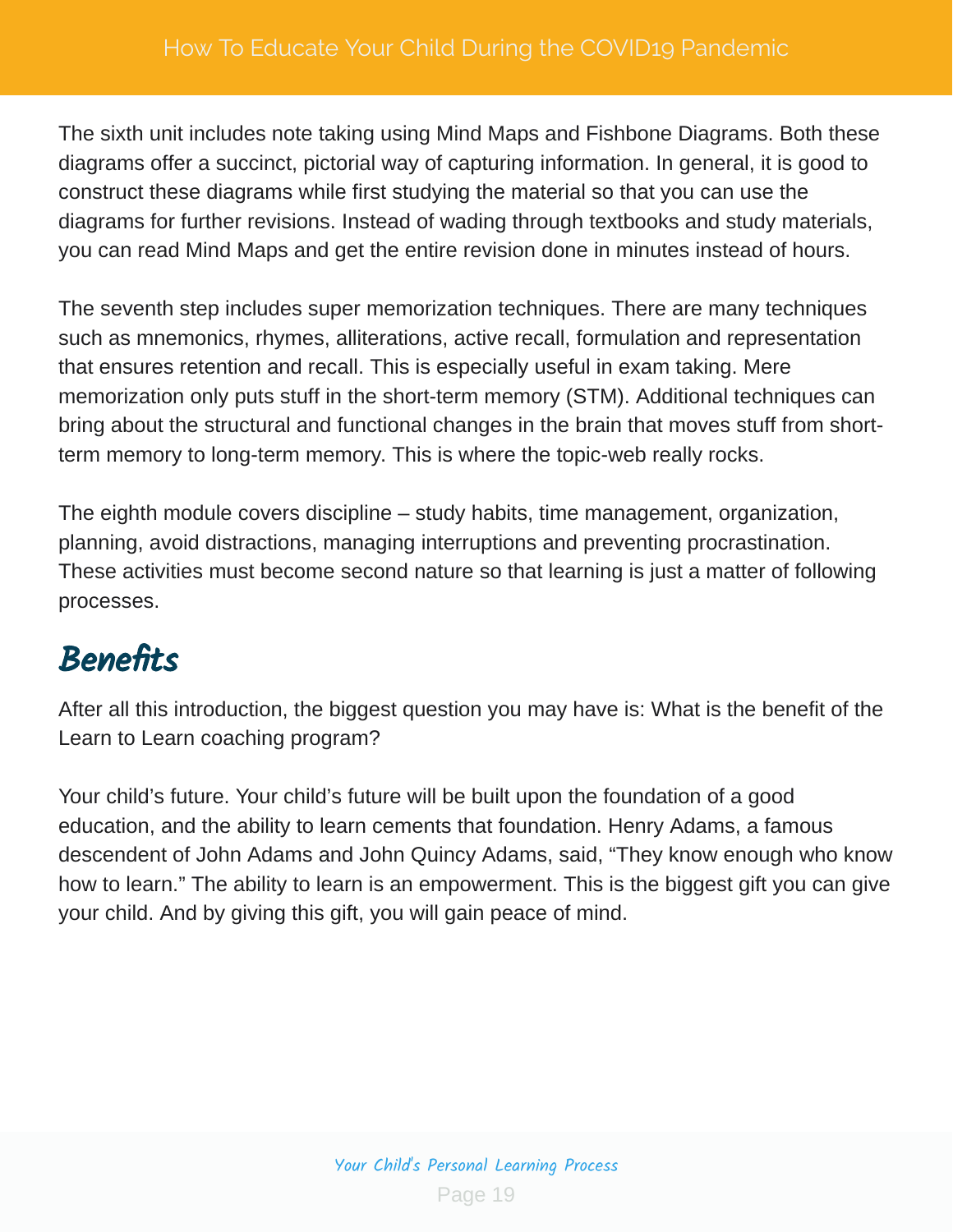### What You Can Do Now

With the information I have given in this document, you can:

- 1. Enroll your child (or yourself, if relevant) in Learn To Learn courses from Coursera or Udemy or any other source. This is, naturally, a course and not a coaching program. It would provide information but no feedback, and the onus is totally upon you and/or your child to get the desired results.
- 2. I have laid out exactly what I cover in my coaching program. There are resources on the internet to evaluate your child's learning style and personality traits. The other factors are found through interactions and a great deal of coaxing. Still, you could go through the process and find the factors that affect your child's learning skills and find techniques that will amplify or mitigate (as appropriate.
- 3. You could try a hybrid the above.
- 4. You could find other coaches to do similar things as I do. They are out there and do offer similar programs.
- 5. You could hire me to coach your child to get better grades with fewer tears. If you're interested, go to www.turbolearner.com and sign up for a free coaching session.